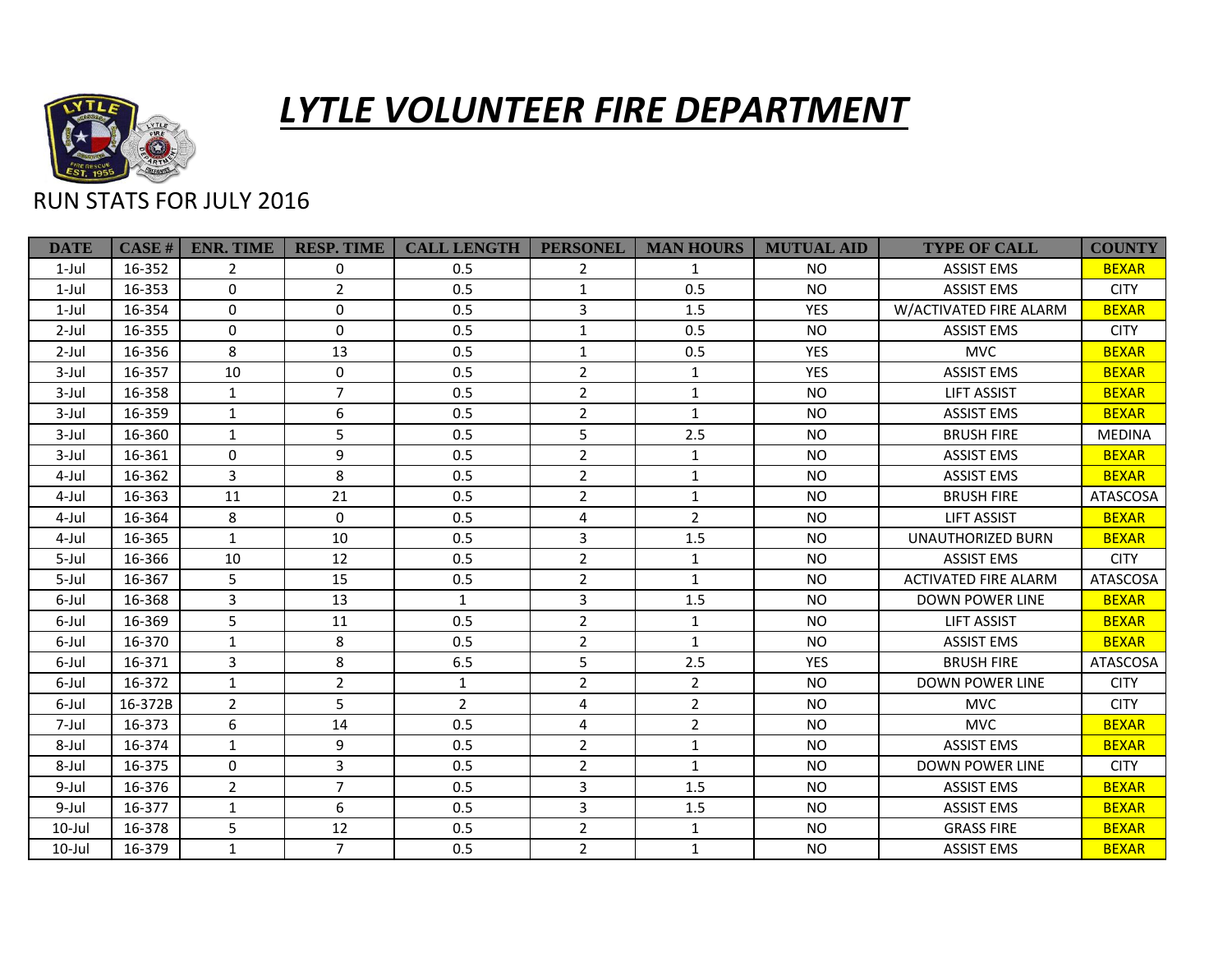| $10$ -Jul | 16-380 | $\overline{2}$ | $\Omega$       | 0.5            | 3              | 1.5            | N <sub>O</sub> | <b>VEHICLE FIRE</b>         | <b>BEXAR</b>    |
|-----------|--------|----------------|----------------|----------------|----------------|----------------|----------------|-----------------------------|-----------------|
| $10$ -Jul | 16-381 | $\overline{2}$ | 5              | 0.5            | 3              | 1.5            | <b>NO</b>      | <b>ASSIST EMS</b>           | <b>BEXAR</b>    |
| $10$ -Jul | 16-382 | $\overline{2}$ | $\overline{7}$ | 0.5            | 5              | 2.5            | <b>NO</b>      | <b>ASSIST EMS</b>           | <b>BEXAR</b>    |
| $11$ -Jul | 16-383 | 3              | 6              | 0.5            | 5              | 2.5            | <b>NO</b>      | <b>MVC</b>                  | <b>BEXAR</b>    |
| $11$ -Jul | 16-384 | $\mathbf{1}$   | $\overline{7}$ | 3.5            | 4              | $\overline{2}$ | <b>YES</b>     | <b>GRASS FIRE</b>           | <b>ATASCOSA</b> |
| $11$ -Jul | 16-385 | $\mathbf{1}$   | $\overline{7}$ | $\overline{2}$ | 6              | 3              | <b>NO</b>      | <b>GRASS FIRE</b>           | <b>ATASCOSA</b> |
| $12$ -Jul | 16-386 | $\overline{2}$ | 5              | $\overline{2}$ | 4              | $\overline{2}$ | N <sub>O</sub> | <b>STRUCTURE FIRE</b>       | <b>ATASCOSA</b> |
| $12$ -Jul | 16-387 | 0              | $5\phantom{.}$ | 0.5            | $\mathbf{1}$   | 0.5            | <b>NO</b>      | <b>ASSIST EMS</b>           | <b>BEXAR</b>    |
| $12$ -Jul | 16-388 | 0              | 4              | 0.5            | $\mathbf{1}$   | 0.5            | <b>NO</b>      | <b>ASSIST EMS</b>           | <b>BEXAR</b>    |
| $12$ -Jul | 16-389 | $\mathbf{1}$   | $\mathbf 0$    | 0.5            | $\mathbf{1}$   | 0.5            | <b>NO</b>      | <b>INVESTIGATE FOR FIRE</b> | <b>CITY</b>     |
| $12$ -Jul | 16-390 | $\Omega$       | $\mathbf 0$    | 0.5            | $\overline{2}$ | $\mathbf{1}$   | <b>YES</b>     | W/STRUCTURE FIRE            | <b>BEXAR</b>    |
| $12$ -Jul | 16-391 | $\overline{2}$ | $\Omega$       | 0.5            | 3              | 1.5            | <b>NO</b>      | <b>VEHICLE FIRE</b>         | <b>CITY</b>     |
| $13$ -Jul | 16-392 | $\Omega$       | $\mathbf 0$    | 0.5            | 3              | 1.5            | <b>YES</b>     | W/ACTIVATED FIRE ALARM      | <b>BEXAR</b>    |
| $14$ -Jul | 16-393 | $\mathbf{1}$   | $\overline{7}$ | 0.5            | $\mathsf{3}$   | 1.5            | <b>NO</b>      | <b>LANDING ZONE</b>         | <b>CITY</b>     |
| 14-Jul    | 16-394 | 4              | 15             | 0.5            | $\mathbf{1}$   | 0.5            | <b>NO</b>      | <b>UNAUTHORIZED BURN</b>    | <b>BEXAR</b>    |
| $15$ -Jul | 16-395 | 8              | 20             | $\overline{2}$ | $\mathbf{1}$   | 0.5            | <b>YES</b>     | <b>W/STRUCTURE FIRE</b>     | <b>BEXAR</b>    |
| $15$ -Jul | 16-396 | $\mathbf{1}$   | $\overline{7}$ | 0.5            | $\mathbf{1}$   | 0.5            | <b>NO</b>      | <b>BRUSH FIRE</b>           | <b>CITY</b>     |
| 17-Jul    | 16-397 | $\overline{3}$ | 5              | 0.5            | $\overline{2}$ | $\mathbf{1}$   | <b>NO</b>      | <b>ASSIST EMS</b>           | <b>CITY</b>     |
| $17$ -Jul | 16-398 | $\mathbf{1}$   | 9              | $\overline{2}$ | $\overline{2}$ | $\mathbf{1}$   | <b>NO</b>      | <b>BRUSH FIRE</b>           | <b>ATASCOSA</b> |
| $17$ -Jul | 16-399 | $\mathbf{1}$   | 6              | 3.5            | 3              | 1.5            | <b>NO</b>      | <b>REKINDLE</b>             | ATASCOSA        |
| 18-Jul    | 16-400 | $\overline{2}$ | 9              | $\mathbf{1}$   | $\overline{2}$ | $\mathbf{1}$   | <b>NO</b>      | <b>REKINDLE</b>             | <b>ATASCOSA</b> |
| 18-Jul    | 16-401 | $\overline{2}$ | 9              | 0.5            | $\overline{2}$ | $\mathbf{1}$   | <b>NO</b>      | <b>ASSIST EMS</b>           | <b>BEXAR</b>    |
| 18-Jul    | 16-402 | 0              | 5              | 0.5            | 4              | $\overline{2}$ | <b>NO</b>      | <b>ASSIST EMS</b>           | <b>BEXAR</b>    |
| 19-Jul    | 16-403 | 8              | 25             | 0.5            | $\overline{2}$ | $\mathbf{1}$   | <b>NO</b>      | <b>LIFT ASSIST</b>          | <b>ATASCOSA</b> |
| 20-Jul    | 16-404 | $\overline{2}$ | 5              | 0.5            | 4              | $\overline{2}$ | <b>NO</b>      | <b>ACTIVATED FIRE ALARM</b> | <b>CITY</b>     |
| $21$ -Jul | 16-405 | $\overline{2}$ | $\mathbf 0$    | $\mathbf{1}$   | 4              | $\overline{2}$ | <b>NO</b>      | <b>MVC</b>                  | <b>CITY</b>     |
| $22$ -Jul | 16-406 | 6              | $\mathbf 0$    | 0.5            | $\mathbf{1}$   | 0.5            | <b>NO</b>      | <b>ASSIST EMS</b>           | <b>BEXAR</b>    |
| $23$ -Jul | 16-407 | 4              | $\overline{7}$ | $\overline{2}$ | 4              | $\overline{2}$ | <b>NO</b>      | <b>MVC</b>                  | <b>CITY</b>     |
| 25-Jul    | 16-408 | $\Omega$       | $\mathbf 0$    | 0.5            | 4              | $\overline{2}$ | <b>YES</b>     | W/ACTIVATED FIRE ALARM      | <b>BEXAR</b>    |